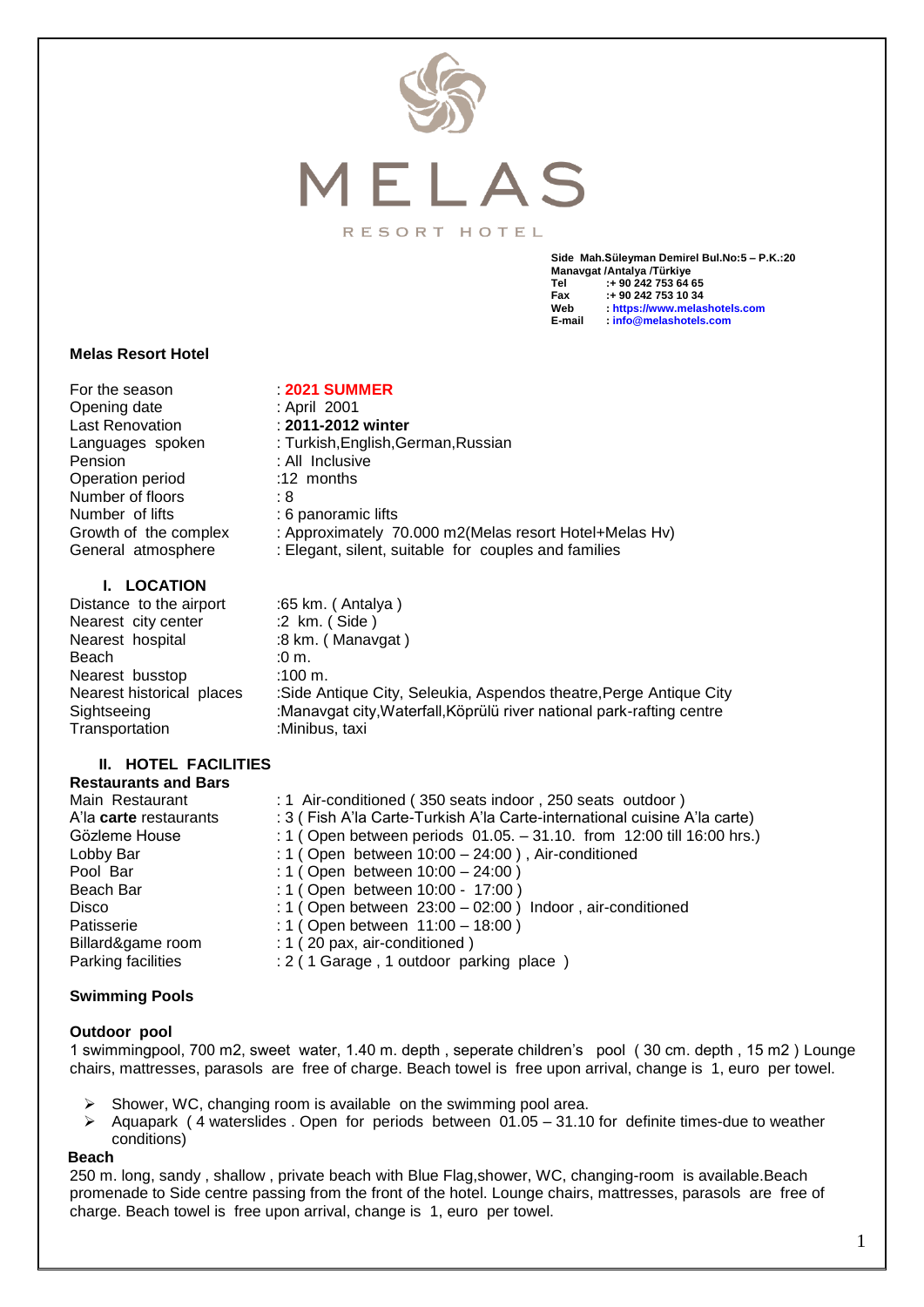## **III. ACTIVITIES & AMENITIES**

| <b>Tennis courts - Equipments</b>     | <b>FREE</b>    | 2 Rubbergranule courts                      |
|---------------------------------------|----------------|---------------------------------------------|
| <b>Tennis court floodlight</b>        | <b>CHARGED</b> |                                             |
| <b>Table tenis</b>                    | <b>FREE</b>    | 1                                           |
| <b>Billiard</b>                       | <b>FREE</b>    | 1                                           |
| <b>Basketball</b>                     | <b>FREE</b>    | Ball is available from the reception desk   |
| <b>Beach volleyball</b>               | <b>FREE</b>    |                                             |
| <b>Squash</b>                         | <b>FREE</b>    | Ball and rackets from the reception desk    |
| <b>Darts</b>                          | <b>FREE</b>    |                                             |
| <b>Minigolf</b>                       | <b>FREE</b>    |                                             |
| <b>Aerobics-Aqua Aerobics</b>         | <b>FREE</b>    |                                             |
| <b>Safe</b>                           | <b>FREE</b>    |                                             |
| Lounge chairs-sunshades-Mattresses    | <b>FREE</b>    |                                             |
| <b>Fitness center</b>                 | <b>FREE</b>    |                                             |
| Sauna- Turkish Bath                   | <b>FREE</b>    |                                             |
| <b>Russian Sauna-Steam Bath</b>       | <b>FREE</b>    |                                             |
| <b>Beach Towel(upon arrival)</b>      | <b>FREE</b>    | <b>Changing extra</b>                       |
| Massage - spa - wellness applications | <b>CHARGED</b> | <b>SPA center with diverse applications</b> |
| <b>Medical support</b>                | <b>CHARGED</b> | A nurse works daily between 09:00-17:00hrs. |
| Hairdresser's                         | <b>CHARGED</b> |                                             |
| <b>Business centre - internet</b>     | <b>CHARGED</b> |                                             |
| <b>Shops</b>                          | <b>CHARGED</b> | <b>Diverse shops</b>                        |
| <b>Room service</b>                   | <b>CHARGED</b> | Between 08:00 - 24:00 hrs.                  |
| <b>Water sports</b>                   | <b>CHARGED</b> | by local company                            |
| <b>Wireless internet service</b>      | <b>FREE</b>    | Available all of the hotel-limited speed    |
| Laundry                               | <b>CHARGED</b> |                                             |
| <b>Telephone-Fax</b>                  | <b>CHARGED</b> |                                             |

# **SPA & WELLNESS CENTRE**

-Türkish bath -Sauna -Russian Sauna -Ice fountain -Steam Bath -Pedikür Spa -Beauty centre -Diverse Massages (Ayurveda,indian,chinesisch ...) -VIP massage room with jacuzzi -Aromatic dead sea salt therapy -Hot stone therapy -Adventure shower

# **IV. ENTERTAINMENT**

| Languages spoken<br>Evening animation | : Turkish, English, German, Russian<br>: 7 nights a week<br>14 day programm<br>Dance shows, cabaret shows, guest shows, bingo, competitions,                                      |
|---------------------------------------|-----------------------------------------------------------------------------------------------------------------------------------------------------------------------------------|
| Day animation                         | folklore night on Melas Resort Hotel Stage, live music<br>: 6 days a week<br>Boccia, Beach volleyball, water gym, shuffle board, dart, beach games, pool<br>games, dart, aerobics |
| <b>Children</b>                       |                                                                                                                                                                                   |
| Children Entertainment<br>Miniclub    | : Children animation, mini disco, competitions<br>: for children between 4 - 12 years old                                                                                         |

- Children's playing ground : On the beach shaded
- Children's highchairs : In the main restaurant
- Babycot : Free of charge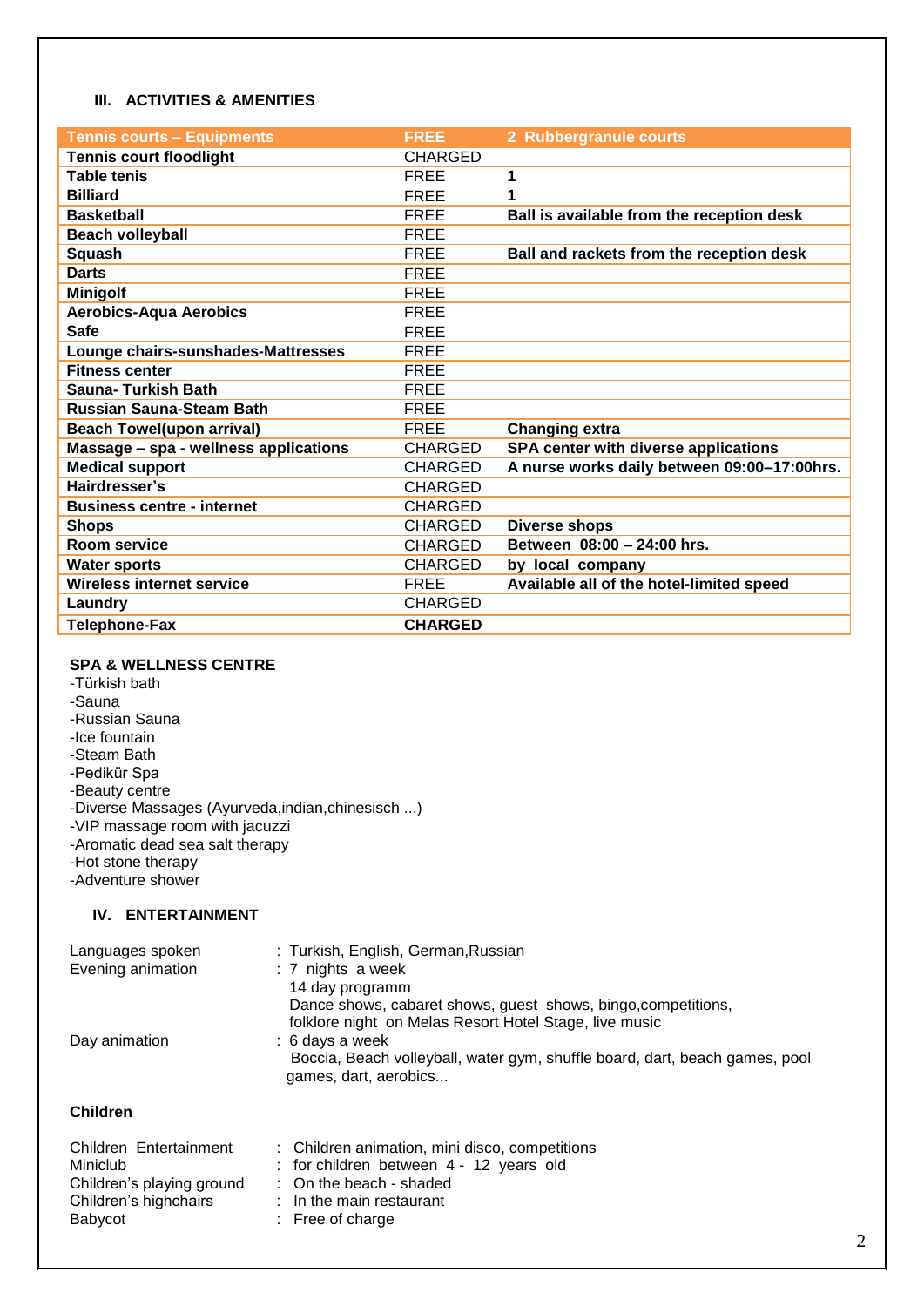# **Meeting Facilities**

| Conference<br>Hall | Width – length | <b>Banguet</b> | Theather  | Classroom | J-Shape | Reception |
|--------------------|----------------|----------------|-----------|-----------|---------|-----------|
| Hall               | $15x40$ m.     | 350 pax        | $400$ pax | $300$ pax |         | 500 pax   |
| Hall 2             | E * 7<br>m     |                | 40 pax    | 30 pax    | 20 pax  |           |

# **V. ROOMS**

| Total room number     | $:304$ rooms                                                 |
|-----------------------|--------------------------------------------------------------|
| Total Bed capacity    | :650                                                         |
| Seaview rooms         | :100 rooms (approximately 26 m2)                             |
| Lateral seaview rooms | :140 rooms (approximately 26 m2)                             |
|                       | Lateral seaview Large rooms : 21 rooms (approximately 28 m2) |
| Landview rooms        | :30 rooms (approximately 24 m2)                              |

# **STANDART ROOM**

Consists of shower / wc , hairdryer,makeup mirror, minibar, direct-dial telephone, satellite LCD tv, music channel, safety deposit box, central air-conditioning system, seating chairs, laminated floor , balcony, electric kettle with tea and coffee

( Maximum 2 adults + 1 child accomodation is available for Landview rooms ) ( Maximum 2 adults + 2 children or 3 adults + 1 child accomodation is available for Lateral seaview Large room ) ( Maximum 2 adults + 1 children or 3 adults accomodation is available for Seaview rooms)

#### **Others**

| Creditcards  | : VİSA, MASTER, EUROCARD            |
|--------------|-------------------------------------|
| Pets         | : Not allowed                       |
| Certificates | : Safe Tourism Certificate          |
|              | Assist consultant company for HACCP |
|              | Blue Flag awarded beach             |
|              | <b>Green Star</b>                   |
|              | Green Key                           |
|              | ISO-14001                           |
|              | ISO-22000                           |
|              |                                     |

# **2021 SUMMER SEASON ALL INCLUSIVE DETAILS**

#### **Drinks**

Local alcoholic drinks and soft drinks, fruit juices ( Extra ), mineral water, beer from 10:00 a.m. to 24:00 p.m. Disco ( 3x in the week ) until 02:00.Drinks are served on the table. Minibar ( Cola, Fanta, Mineral Water, Water, Beer / refreshed daily )

## **Meals**

| Open buffet breakfast                       | $(07:00 - 10:00)$ |
|---------------------------------------------|-------------------|
| Open buffet lunch                           | $(12:30 - 14:30)$ |
| Open buffet dinner                          | $(19:00 - 21:00)$ |
| Late breakfast                              | $(10:00 - 11:00)$ |
| Patisserie                                  | $(11:00 - 18:00)$ |
| Afternoon snack - Beach bar (12:30 - 16:00) |                   |
| Pool snack                                  | $(13:00 - 16:00)$ |
| Coffee time                                 | $(16:30 - 17:30)$ |
| Midnight snack                              | $(23:00 - 24:00)$ |
| Ice-cream                                   | $(12:00 - 17:00)$ |
|                                             |                   |

# **3 A'la Carte Restaurants ( Fish – Turkish - international cuisine )**

1 reservation for 1 week accomodation in one of 3 a'la carte restaurants.Reservation is required before. Open for periods between 01.05 - 31.10 from 19:00 to 21:00 (due to weather conditions)

**All outdoor activities may vary according to weather conditions..**

**There are a number of steps around this hotel so it may not be suitable for those with mobility difficulties or pushchairs**